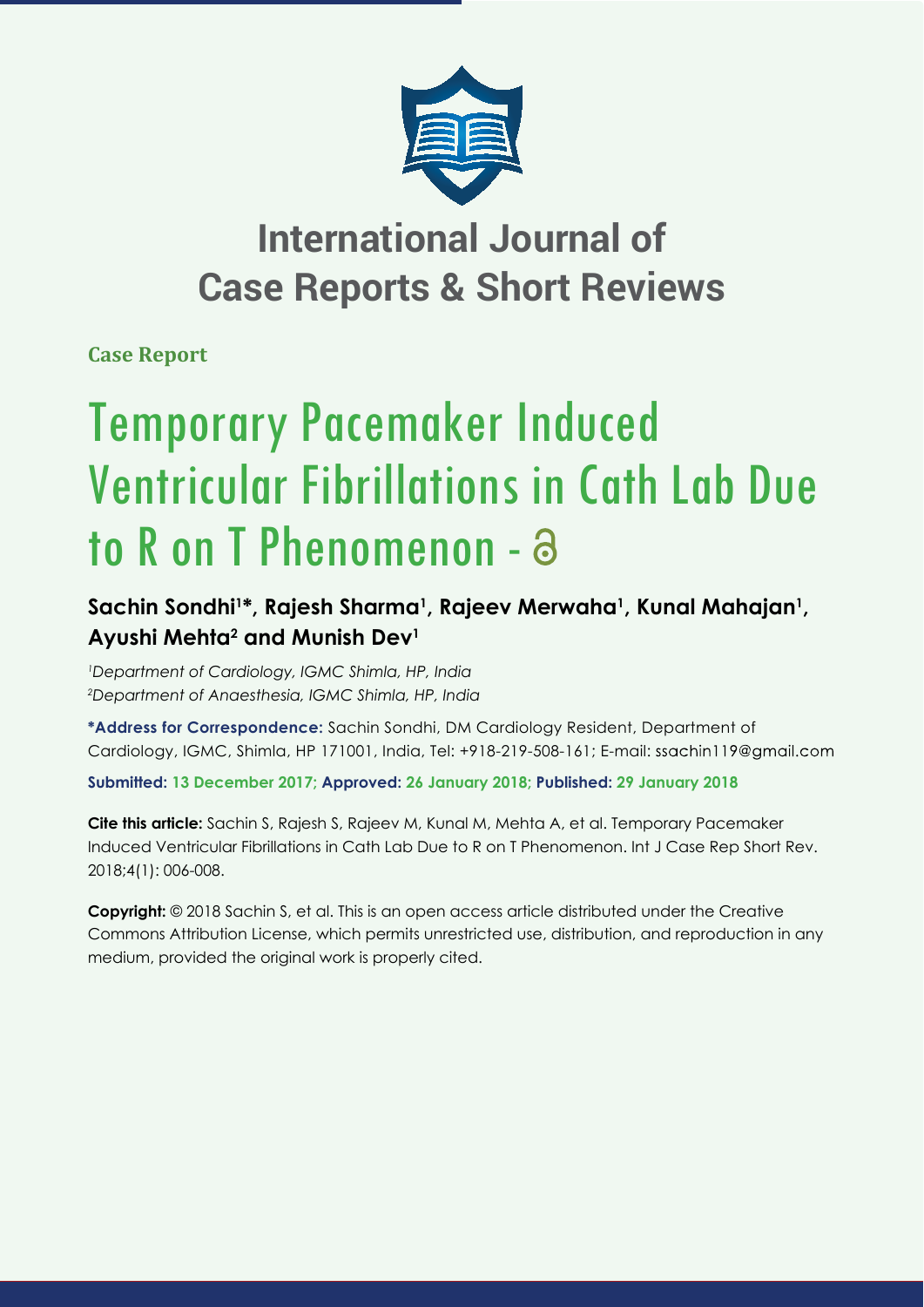#### **ABSTRACT**

Temporary pacing is life saving and is established treatment of bradyarrhythmias developed after myocardial infarction. However, under sensing of QRS complex from ischemic area of ventricular cavity leads to inappropriate pacing spike on ST segment or on T wave of intrinsic complex, fall of pacing spike on this vulnerable period leads to induction of life threatening ventricular fibrillations. This phenomenon is known as "R on T phenomenon". We report a case of 56 year male, presented to us with ST segment elevated inferior wall myocardial infarction with right ventricle involvement. After coronary angiography and prior to angioplasty, temporary pacemaker inserted and just after pacemaker insertion, he suddenly developed ventricular fibrillations. After getting reverted to sinus rhythm for few seconds with DC shock, these VF episodes were reoccurring at frequent intervals. On analyzing electrocardiogram on monitor, it was thought that temporary pacemaker was the culprit for this life threatening arrhythmia because of R on T phenomenon and pacemaker was turned off. After that he didn't get any further episode of VF and successful PTCA of right coronary artery was performed.

**Keywords:** Temporary Pacemaker Complications; R on T Phenomenon

#### **CASE REPORT**

56 year male with no previous co morbidity presented to us within 2 hours of ST elevated inferior wall myocardial infarction with right ventricle involvement. At presentation, his BP was 90/60 mmHg, HR was 58/min, JVP was raised and chest was clear. He was immediately shifted to cath lab for primary PCI. His coronary angiography revealed total cut-off of RCA with normal left coronary circulation (Figure 2A,2B). In view of having sinus bradycardia temporary pacemaker was inserted and pacing lead was positioned in right ventricle apex.

As this patient requires emergent angioplasty, we only checked the pacing threshold and not the sensitivity threshold. The pacing threshold was 1.3mV, output was 5mV and sensitivity was 3mV. Immediately after pacing lead insertion patient became unstable and there were multiple episode of ventricular fibrillations. Every episode was reverted to sinus rhythm for few seconds with DC shock but it reoccurred again. Then bolus dose of amiodarone was given followed by multiple DC shocks every time, still rhythm was not reverted. It was noted on the telemetry that pacing spike falls on the T wave of normal intrinsic QRS complex which leads these repeated episodes of VF (Figure 1). The diagnosis of R on T phenomenon was made and pacemaker was turned off. After that no further episode of VF reoccurred. Then successful PCI was done and drug eluting stent was placed in RCA (Figure 2C,2D).

#### **DISCUSSION**

The "R-on-T phenomenon" was first described by Smirk in 1949 as "R waves interrupting T waves" [1]. The "R on T phenomenon" although uncommon, should be kept in mind if patient developed VF/VT after inserting temporary pacemaker in acute inferior





**Figure 2:** (A) Showing RCA total cut off after the origin (B) Left coronary artery is normal (C) After crossing wire there good ante grade flow in RCA with 99% stenosis in proximal part, note pacing lead in right ventricle (D) Final result after DES placement in proximal RCA with no residual stenosis.

wall MI. The possible mechanism was under sensing of decreased strength intrinsic signals from infracted right ventricle, which leads to pacing stimulus to fall to T wave of intrinsic QRS complex. Pacing spike on this vulnerable period leads to VF/VT. Direct mechanical stimulation of ischemic myocardium also leads to VF/VT. The temporary pacing leads now available in cardiac cath labs are bipolar leads with cathode located at tip of the lead. Cathodal stimulation is less likely to cause VF than anodal stimulation [2]. Unipolar pacing has occasionally been applied in acute myocardial infarction but is impractical and is associated with an increased risk of over sensing and inappropriate pacemaker inhibition. Bipolar pacing systems offer advantages in terms of reduced sensing of artefact and myopotentials, which may cause inappropriate pacemaker inhibition. The R-on-T phenomenon is a well-known entity that predisposes to dangerous arrhythmias. Although it is widely quoted in the literature, there are only a few case reports. Cueni reported three patients of pacemaker induced VT in inferior wall MI involving right ventricle [3], McLeod reported two cases [4], Chemello and Nakamori reported VF induced by epicardial pacing lead due to similar R on T phenomenon [5].

#### **SENSITIVITY AND SENSITIVITY THRESHOLD**

The electrodes do not only pace, they also sense the electrical activity at the myocardial surface. One can define the sensitivity of a pacemaker electrode as the minimum myocardial voltage required to be detected as a P wave or R wave, measured in mV. The sensitivity